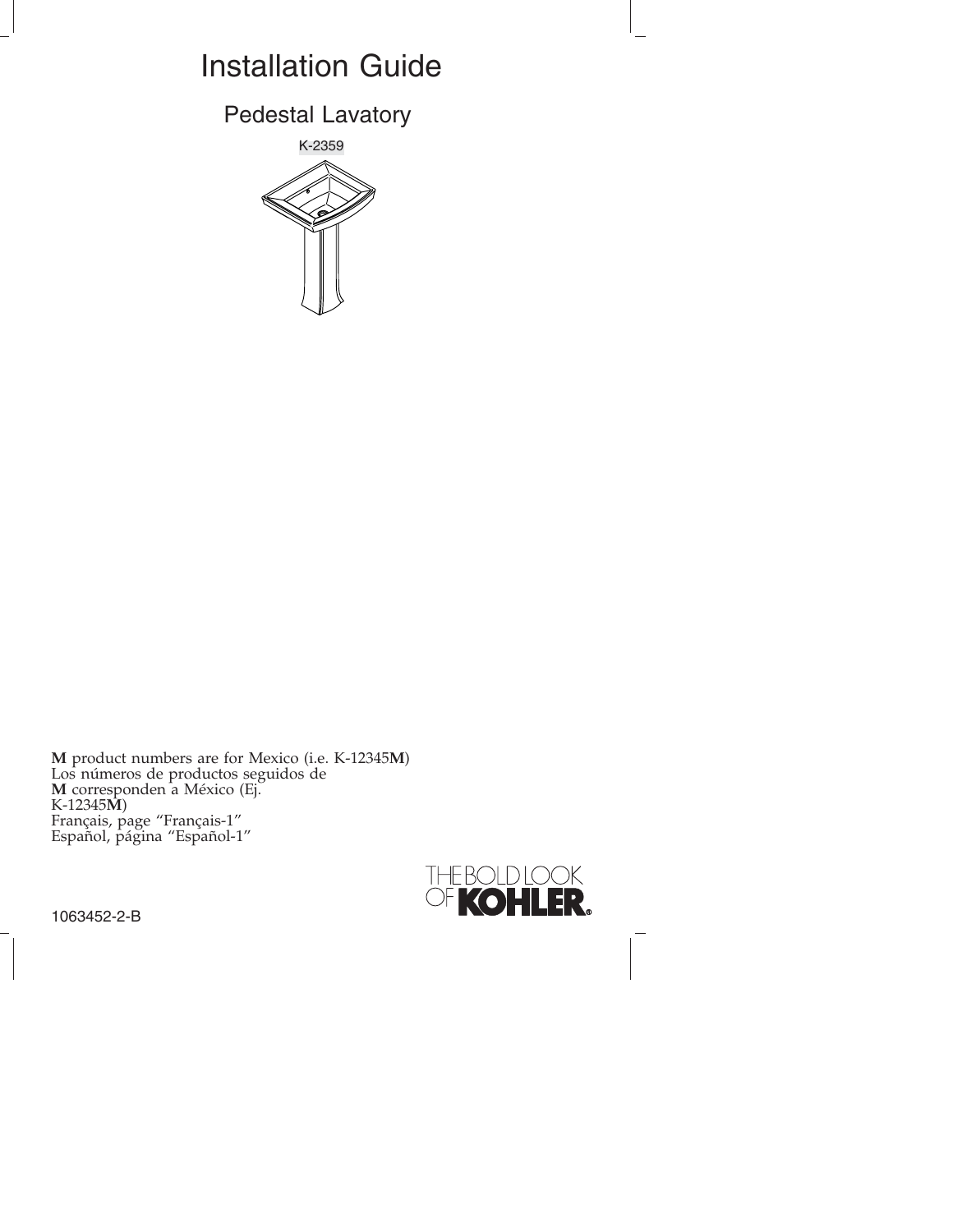# **Thank You For Choosing Kohler Company**

We appreciate your commitment to Kohler quality. Please take a few minutes to review this manual before you start installation. If you encounter any installation or performance problems, please don't hesitate to contact us. Our phone numbers and website are listed on the back cover. Thanks again for choosing Kohler Company.

### **Tools and Materials**



### **Before You Begin**

- $\Box$  Observe all local plumbing and building codes.
- $\Box$  Prior to installation, unpack the new lavatory and inspect it for damage. Return the lavatory to its protective carton until you are ready to install it.
- $\Box$  This installation guide provides installation steps for attaching the lavatory to wood frame construction. For other installations, supply suitable bracing and fastening devices of sufficient size and strength.
- $\Box$  The walls and the floor must be square, plumb, and level.
- $\Box$  If installing this pedestal lavatory with the petite vanity (K-2449), refer to the installation instructions packed with the vanity for installation instructions.
- $\Box$  Kohler Co. reserves the right to make revisions in the design of products without notice, as specified in the Price Book.

1063452-2-B 2 Kohler Co.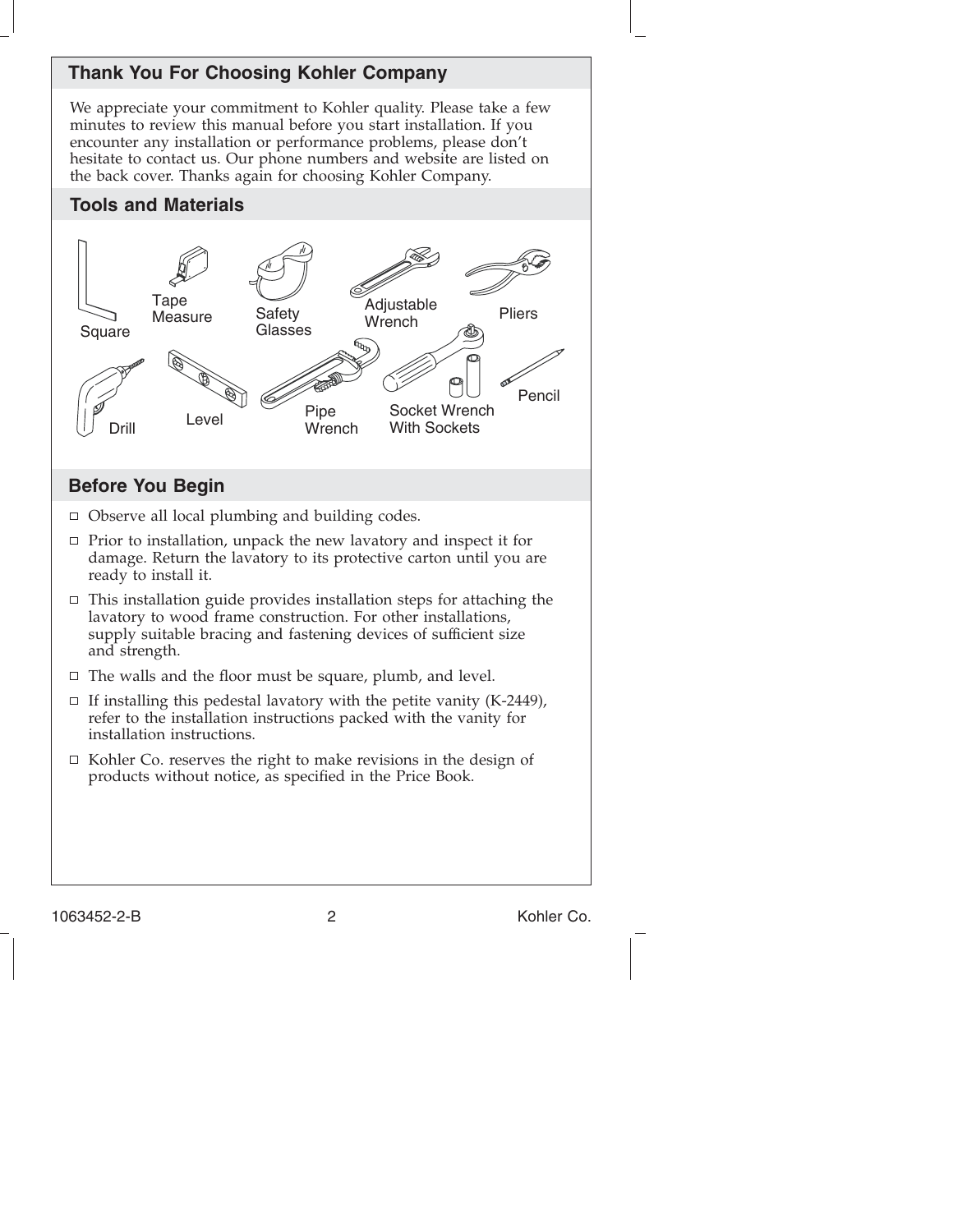

Kohler Co. 3 1063452-2-B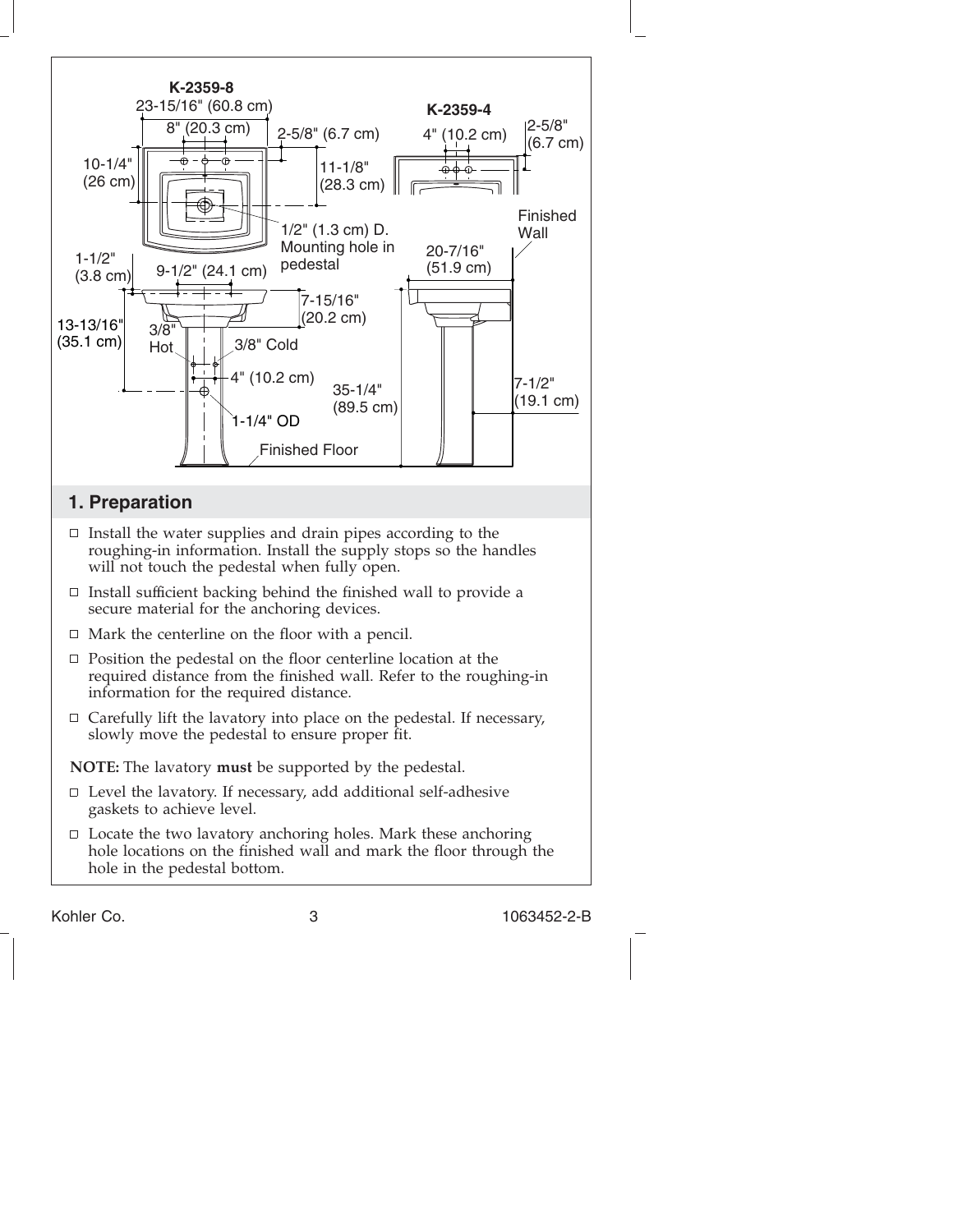# **Preparation (cont.)**

 $\Box$  Carefully remove the lavatory from the pedestal. Set the lavatory and pedestal aside.

1063452-2-B 4 Kohler Co.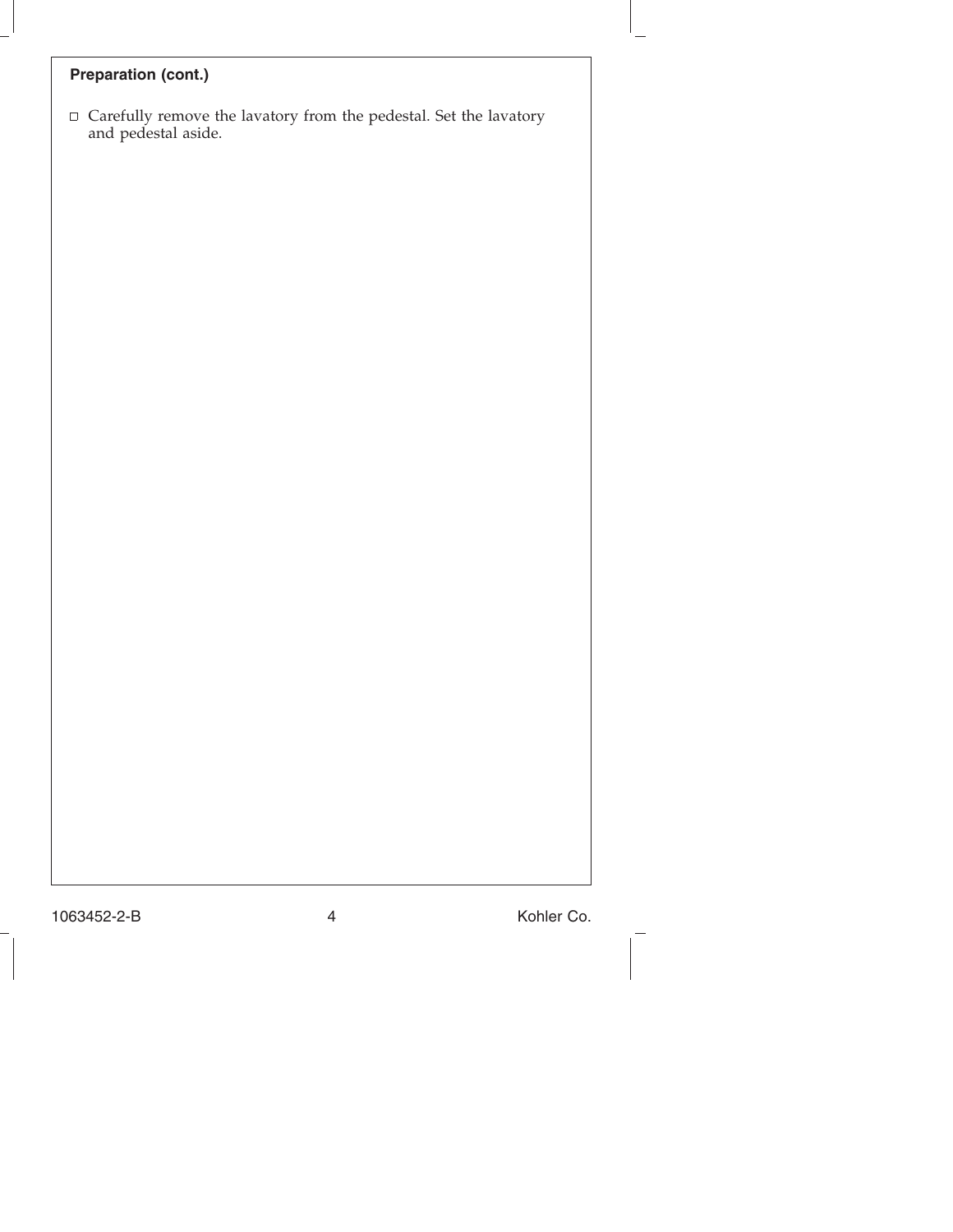

Kohler Co. 5 1063452-2-B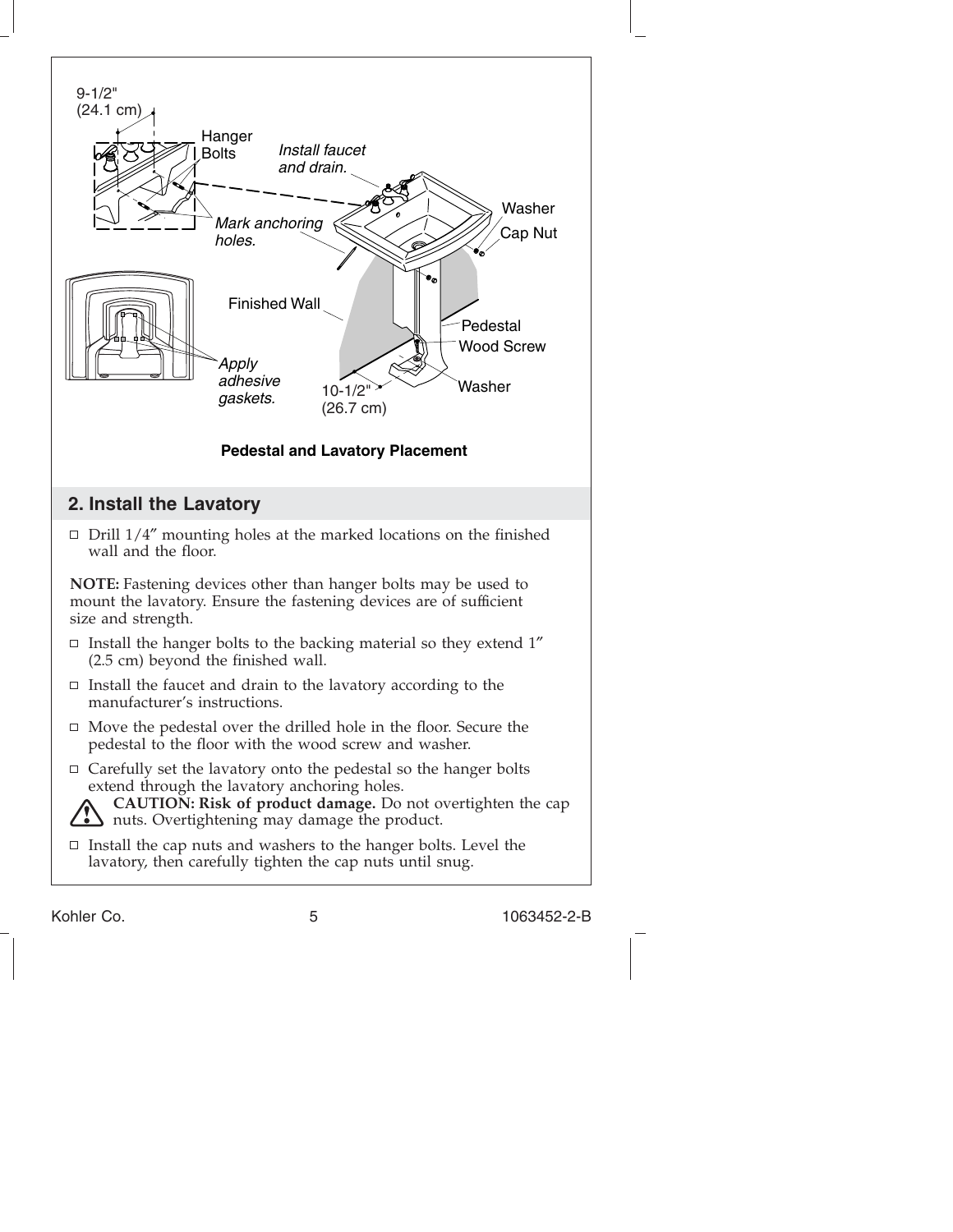### **Install the Lavatory (cont.)**

- $\Box$  Connect and tighten the trap to the drain.
- $\Box$  Complete the water supply connections to the faucet according to the instructions packed with the faucet.

1063452-2-B 6 Kohler Co.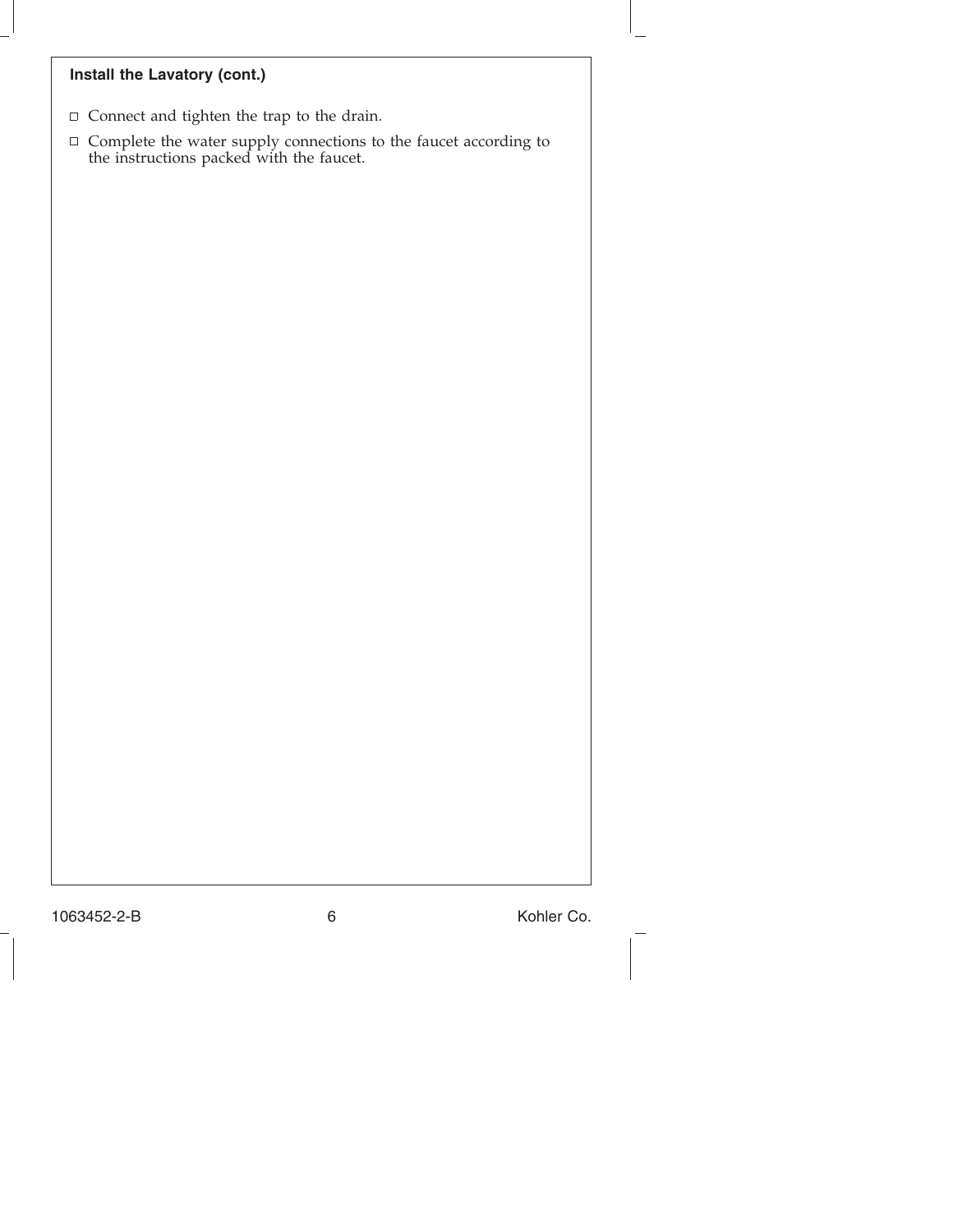# Guide d'installation Lavabo sur colonne



# **Merci d'avoir choisi la compagnie Kohler**

Nous apprécions votre engagement envers la qualité Kohler. Veuillez prendre s'il vous plaît quelques minutes pour lire ce manuel avant de commencer l'installation. Ne pas hésiter à nous contacter en cas de problème d'installation ou de performance. Nos numéros de téléphone et notre adresse du site internet sont au verso. Merci encore d'avoir choisi la compagnie Kohler.

## **Avant de commencer**

- Respecter tous les codes de plomberie et de bâtiment locaux.
- Avant son installation, déballer le nouveau lavabo et l'examiner pour en déceler tout dommage. Remettre le lavabo dans son emballage de protection jusqu'à être prêt à l'installer.
- Ce guide d'installation fournit les étapes pour raccorder le lavabo au cadre en bois. Pour d'autres installations, fournir un renforcement approprié et des dispositifs de fixation de dimension et résistance suffisantes.
- □ Les murs et le sol doivent être d'équerre, d'aplomb, et nivelés.

Kohler Co. Français-1 1063452-2-B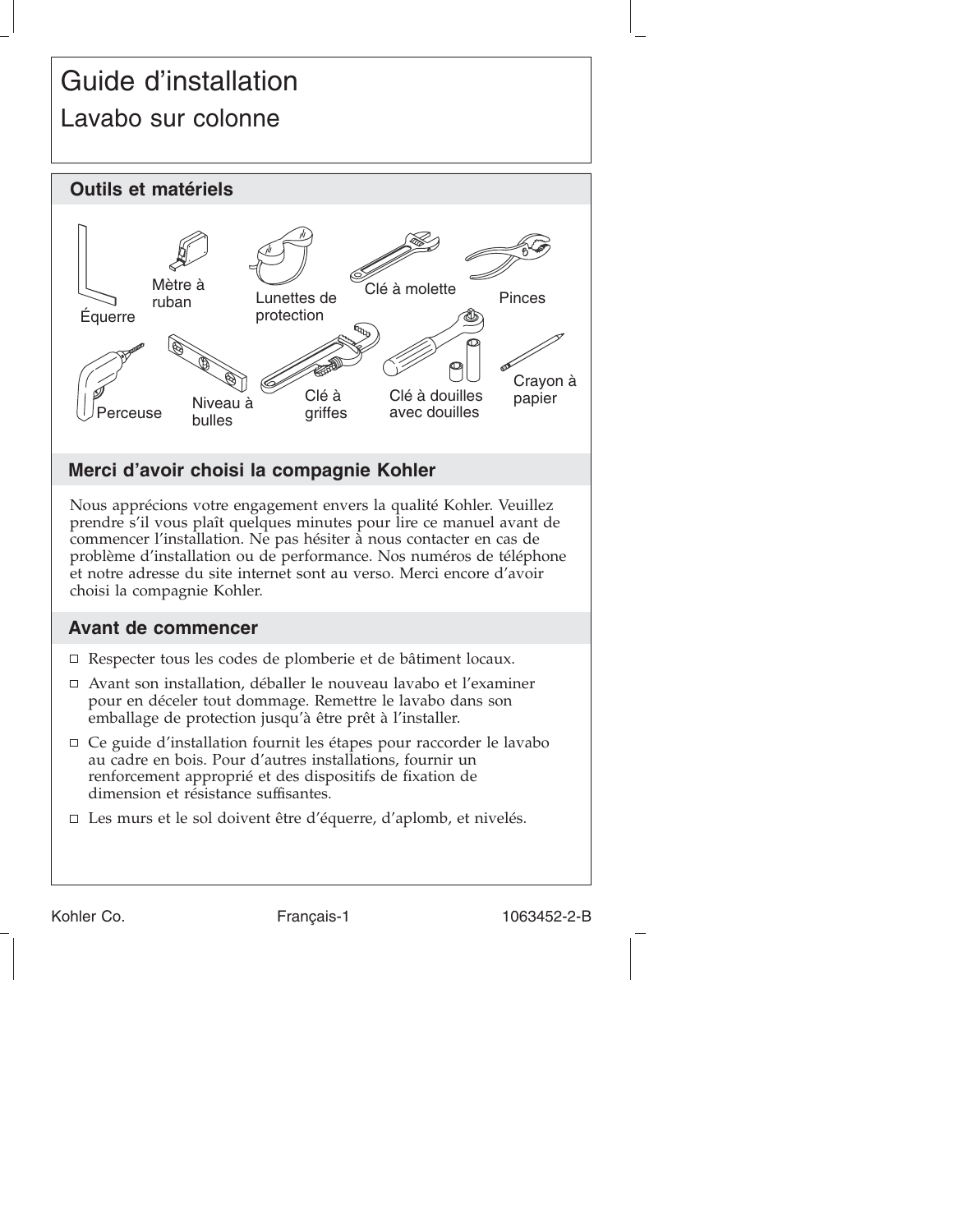#### **Avant de commencer (cont.)**

- Dans le cas d'installation de ce lavabo sur colonne avec un petit meuble (K-2449), se référer aux instructions d'installation emballées avec le meuble.
- Kohler Co. se réserve le droit d'apporter toutes modifications sur le design des produits et ceci sans préavis, tel que spécifié dans le catalogue des prix.

1063452-2-B Français-2 Kohler Co.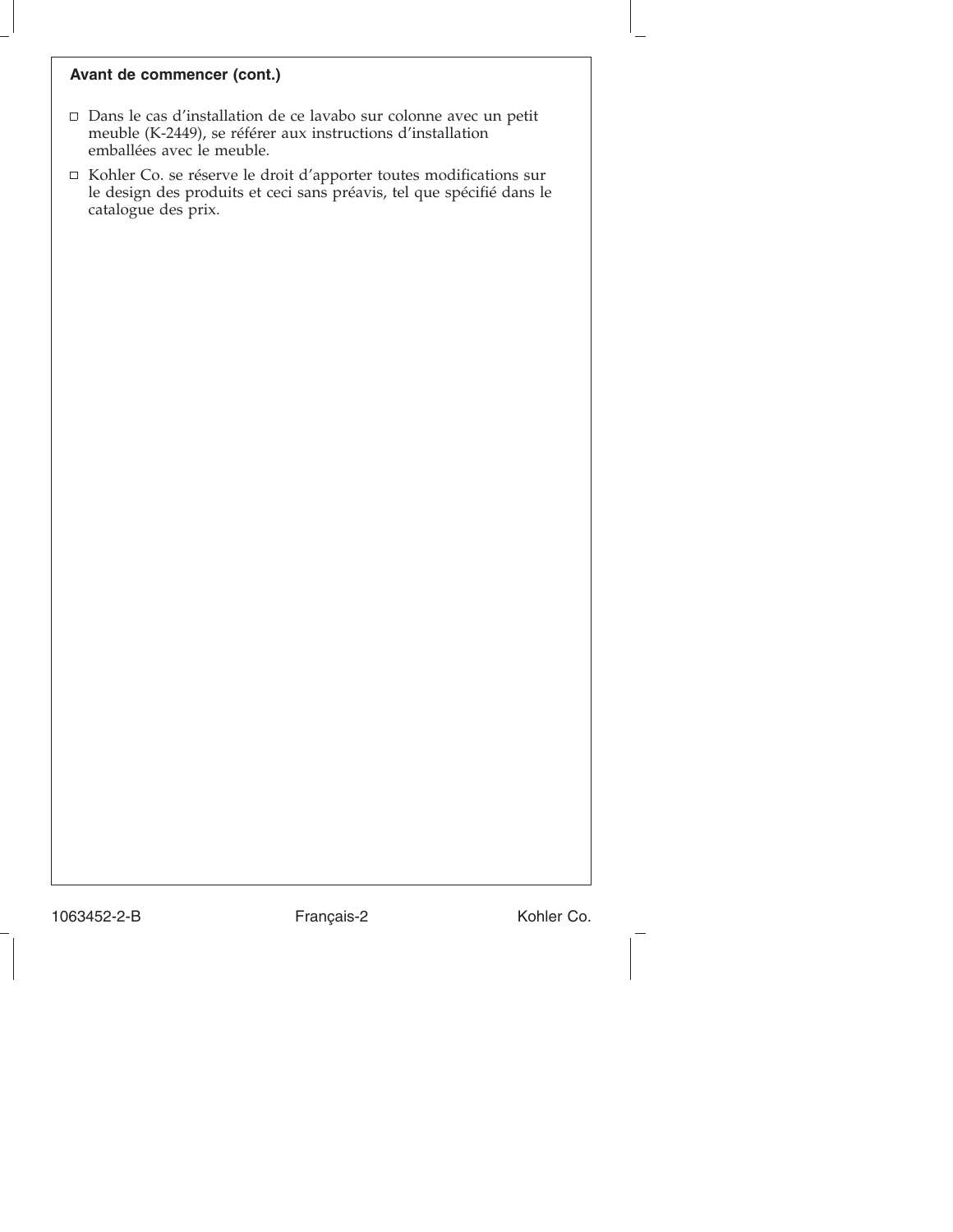

Délicatement soulever et mettre en place le lavabo sur la colonne. Si nécessaire, déplacer lentement la colonne pour en assurer un bon ajustement.

**REMARQUE :** Le lavabo **doit** être supporté par la colonne.

Niveler le lavabo. Si nécessaire, ajouter des coussinets autocollants pour niveler.

Kohler Co. Français-3 1063452-2-B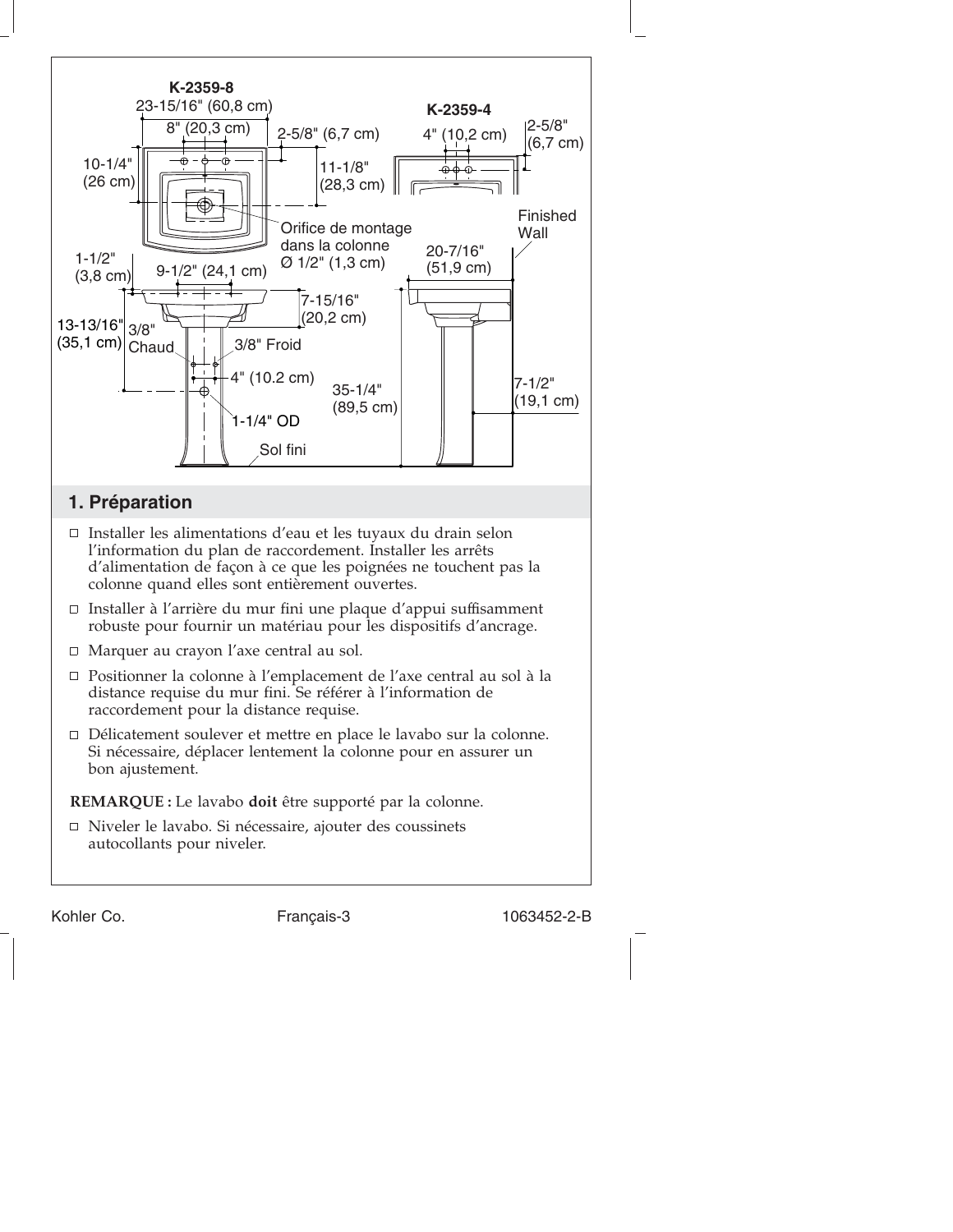# **Préparation (cont.)**

- Localiser les deux orifices d'ancrage du lavabo. Marquer ces emplacements d'orifice d'ancrage sur le mur fini et marquer le sol à travers l'orifice à la base de la colonne.
- Retirer délicatement le lavabo de la colonne. Mettre le lavabo et la colonne de côté.

1063452-2-B Français-4 Kohler Co.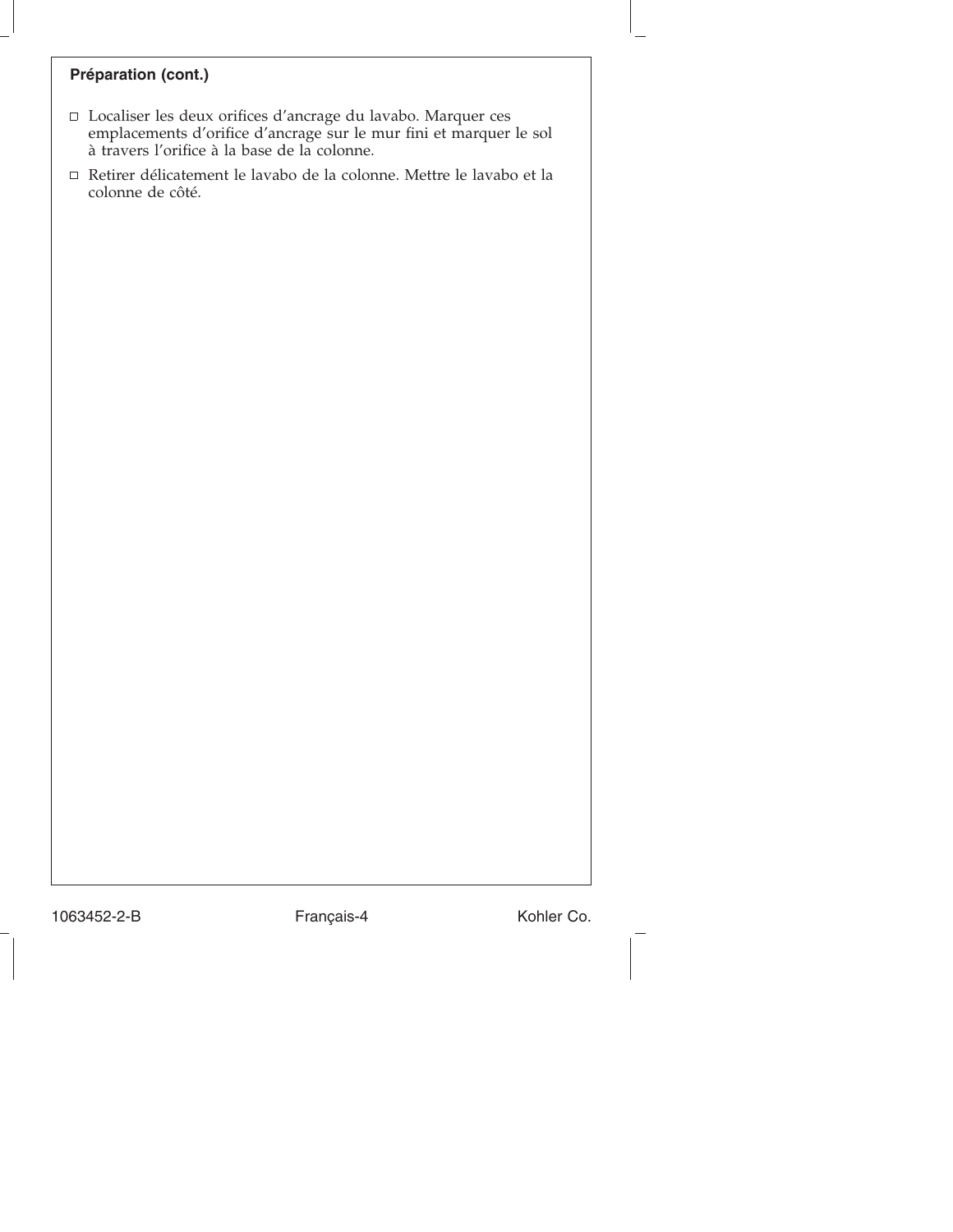

Kohler Co. Français-5 1063452-2-B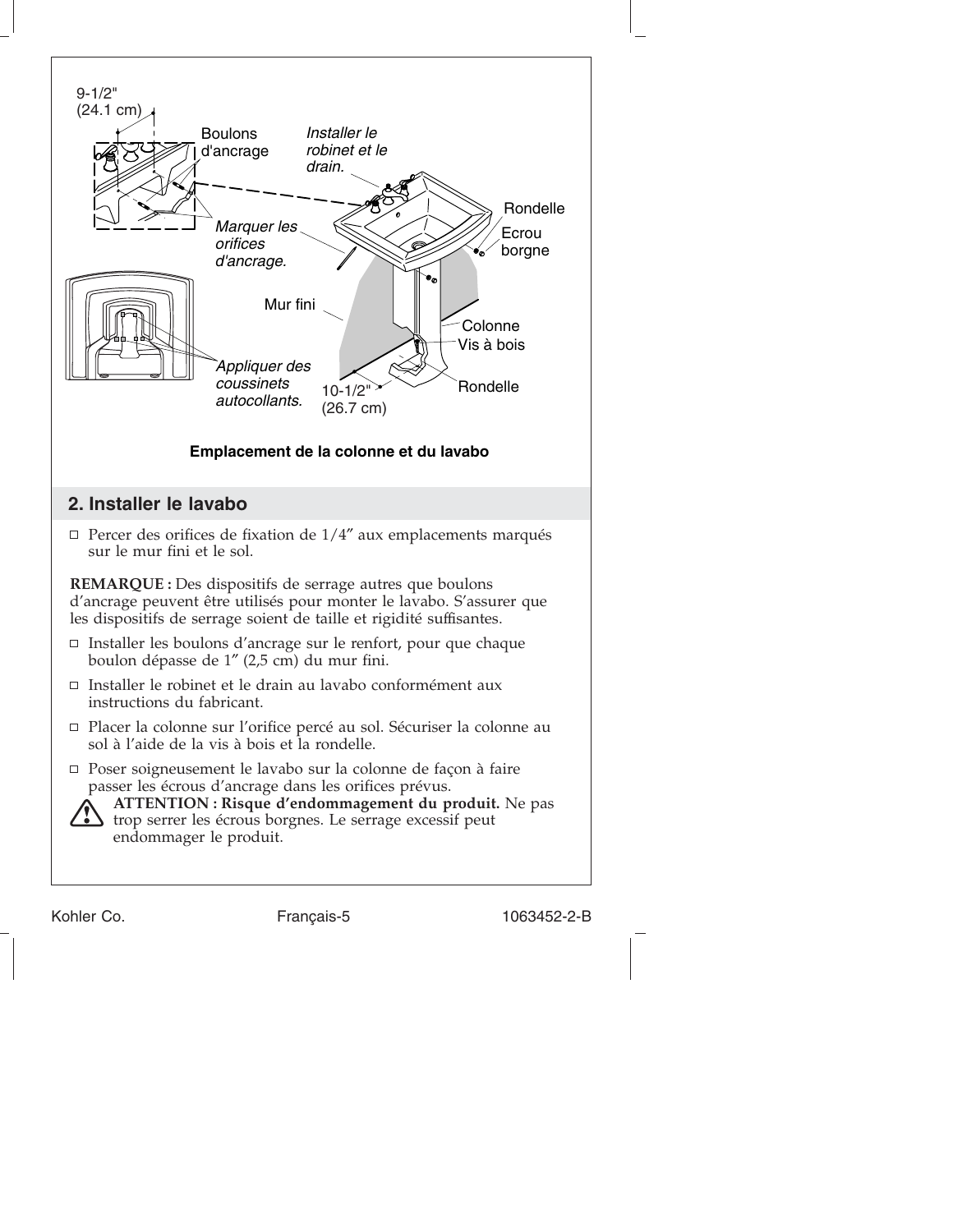#### **Installer le lavabo (cont.)**

- $\Box$  Installer les écrous borgnes et les rondelles sur les boulons d'ancrage. Niveler le lavabo, puis bien serrer les écrous borgnes jusqu'au serrage.
- Raccorder le siphon au drain et serrer.
- Compléter les connexions d'alimentation d'eau au robinet suivant les instructions emballées avec le robinet.

1063452-2-B Français-6 Kohler Co.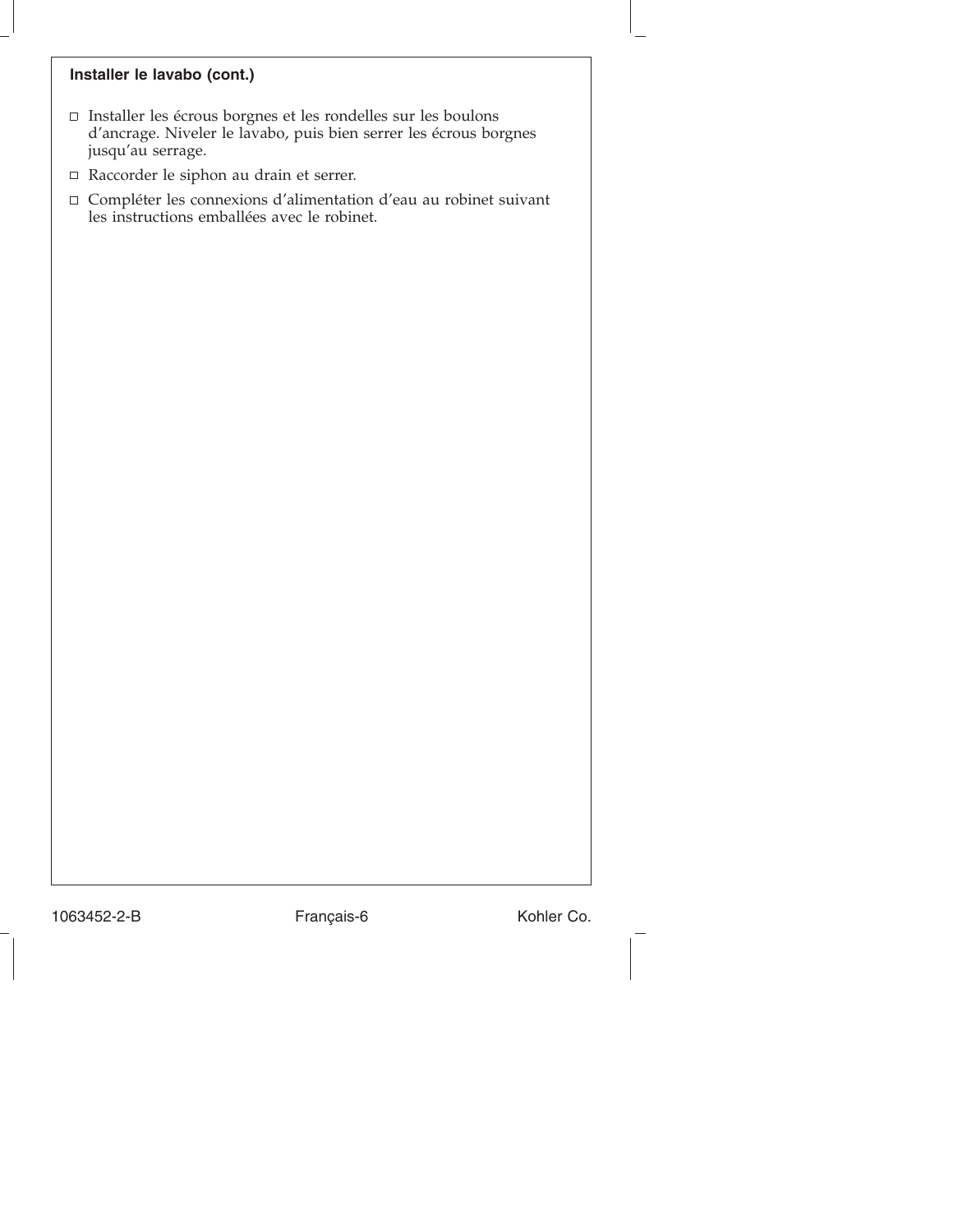# Guía de instalación Lavabo de pedestal



# **Gracias por elegir los productos de Kohler**

Le agradecemos que haya elegido la calidad de Kohler. Dedique unos minutos para leer este manual antes de comenzar la instalación. En caso de problemas de instalación o de funcionamiento, no dude en contactarnos. Nuestros números de teléfono y nuestro sitio web se encuentran en la cubierta posterior de esta guía. Gracias nuevamente por escoger a Kohler.

## **Antes de comenzar**

- Cumpla con todos los códigos locales de plomería y construcción.
- Antes de la instalación, desembale el lavabo nuevo y revíselo para asegurarse de que no esté dañado. Vuelva a colocar el lavabo en la caja como protección hasta que lo instale.
- Esta guía de instalación contiene los pasos de instalación para fijar el lavabo a una estructura de madera. Para otras instalaciones, provea el refuerzo adecuado y los herrajes de suficiente tamaño y resistencia.
- Las paredes y el piso deben estar a escuadra, a plomo y a nivel.

Kohler Co. **Español-1** 1063452-2-B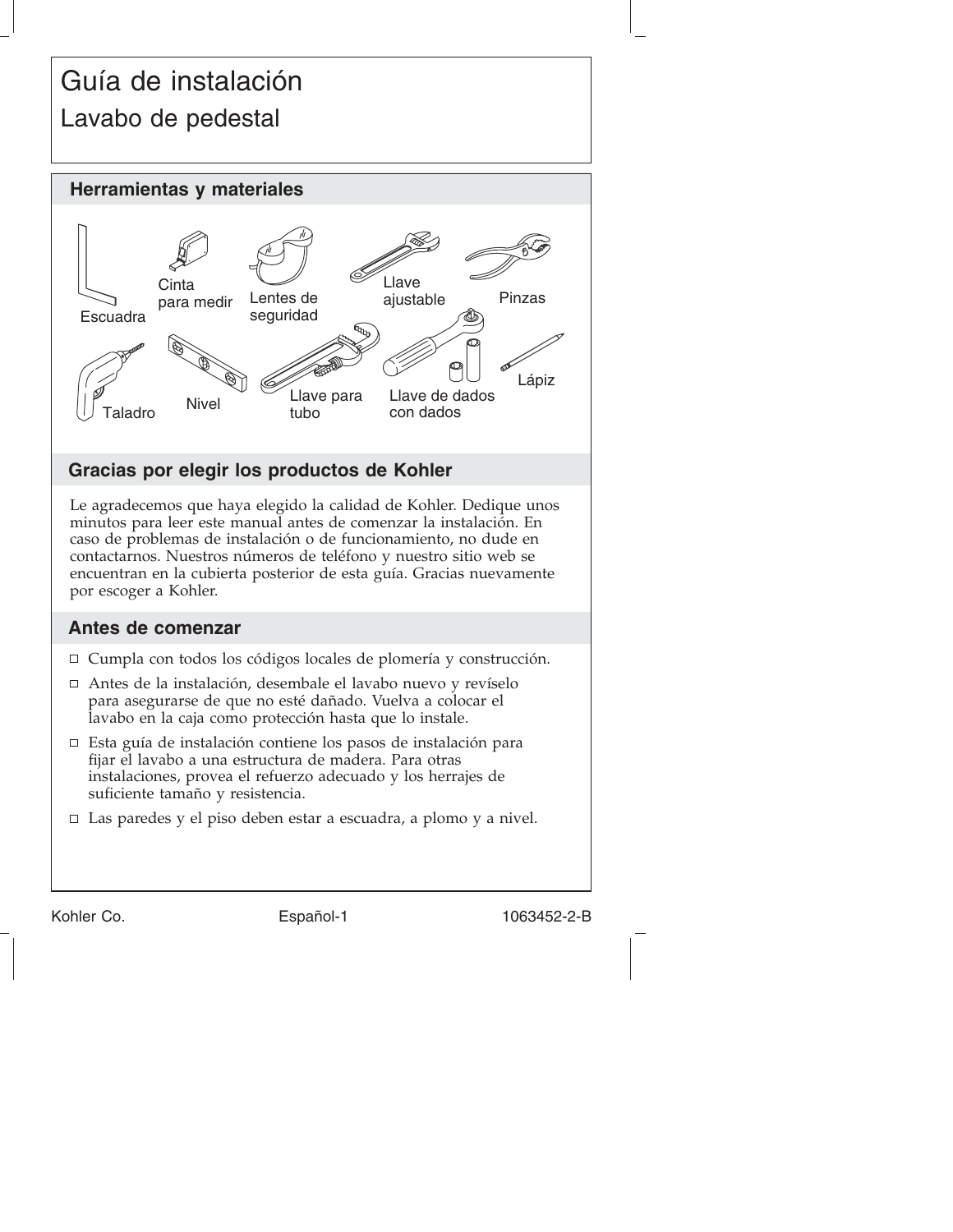#### **Antes de comenzar (cont.)**

- Si va a instalar este lavabo de pedestal con el tocador pequeño (K-2449), para las instrucciones de instalación consulte las instrucciones de instalación incluidas con el tocador.
- $\Box~$ Kohler Co. se reserva el derecho de modificar el diseño de los productos sin previo aviso, tal como se especifica en la lista de precios.

1063452-2-B Español-2 Kohler Co.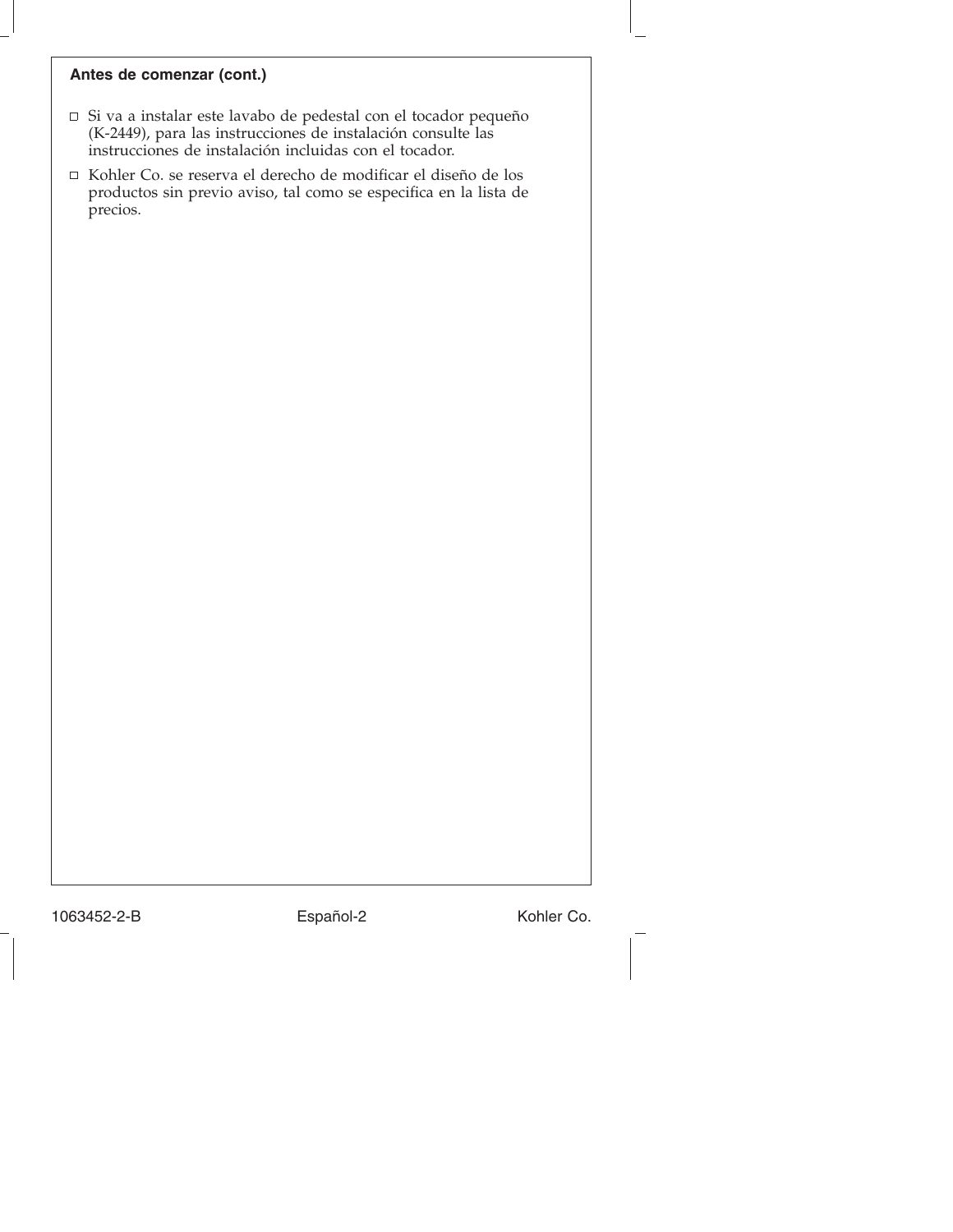

**NOTA:** El lavabo **debe** estar soportado por el pedestal.

 $\Box$  Nivele el lavabo. Si es necesario, añada empaques autoadhesivos adicionales para lograr poner a nivel.

Kohler Co. **Español-3** Español-3 1063452-2-B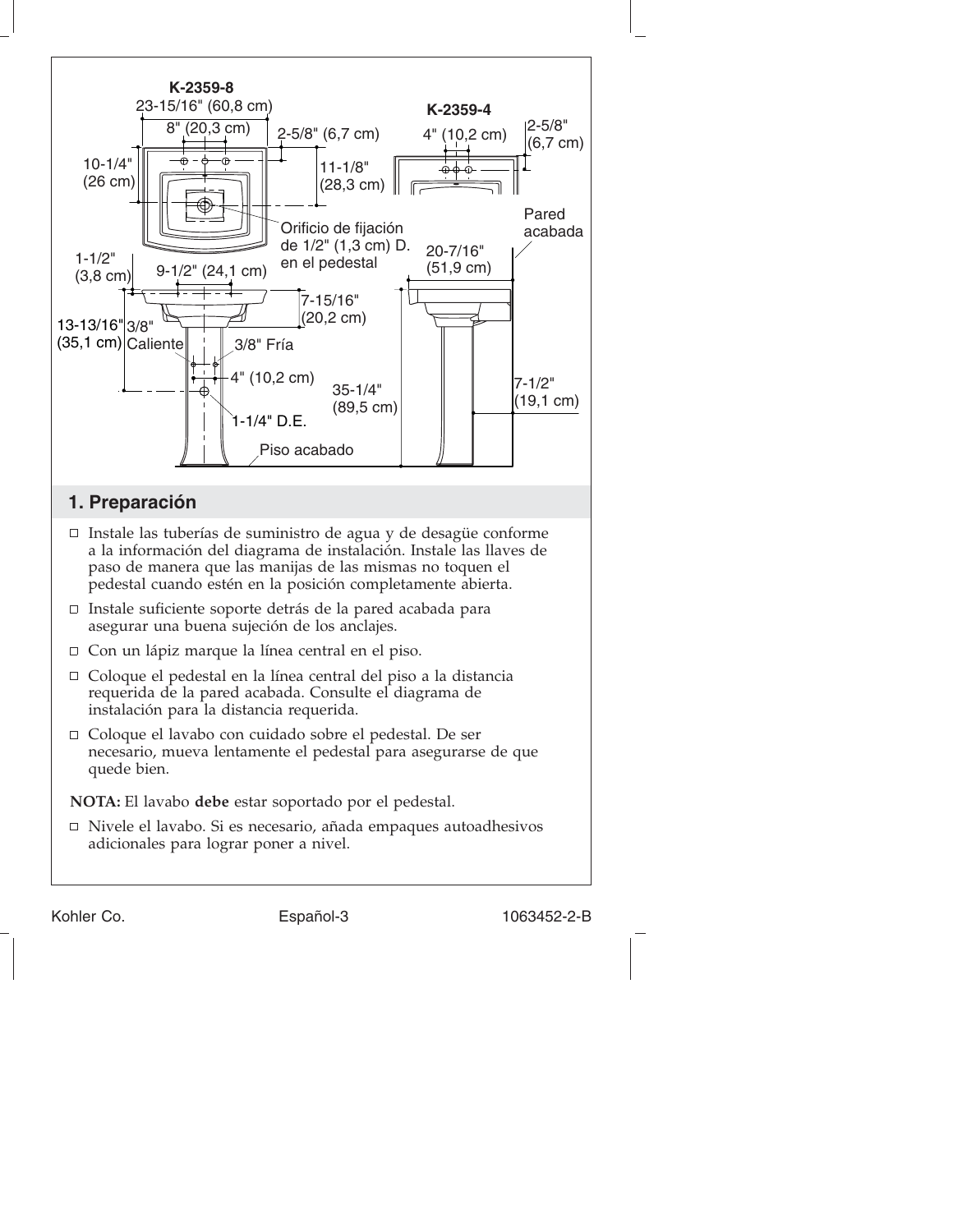#### **Preparación (cont.)**

- Ubique los dos orificios de anclaje del lavabo. Marque estos lugares para los orificios de anclaje en la pared acabada y marque el piso a través del orificio de la parte inferior del pedestal.
- Con cuidado retire el lavabo del pedestal. Coloque el lavabo y el pedestal a un lado.

1063452-2-B Español-4 Kohler Co.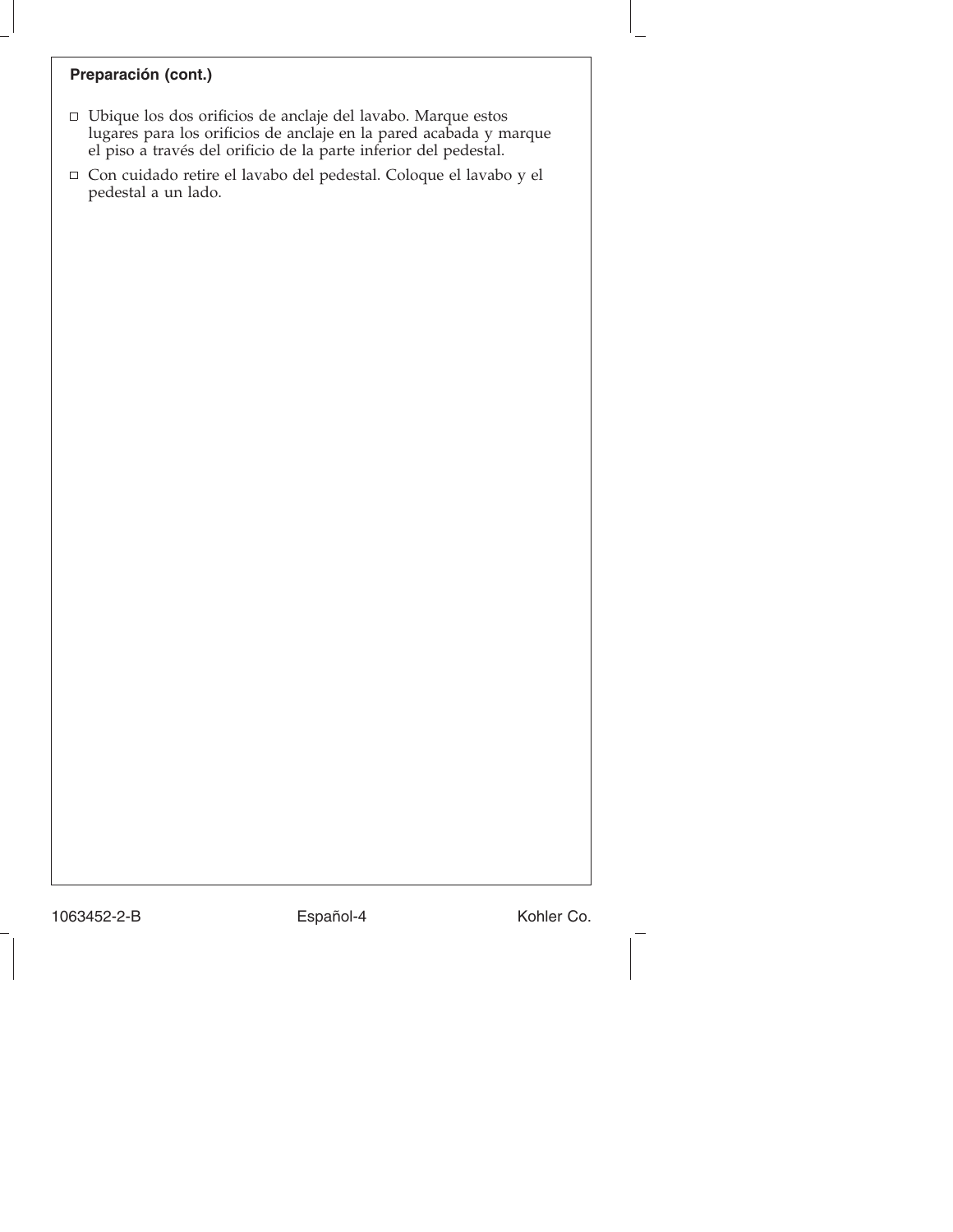

Kohler Co. **Español-5** Español-5 1063452-2-B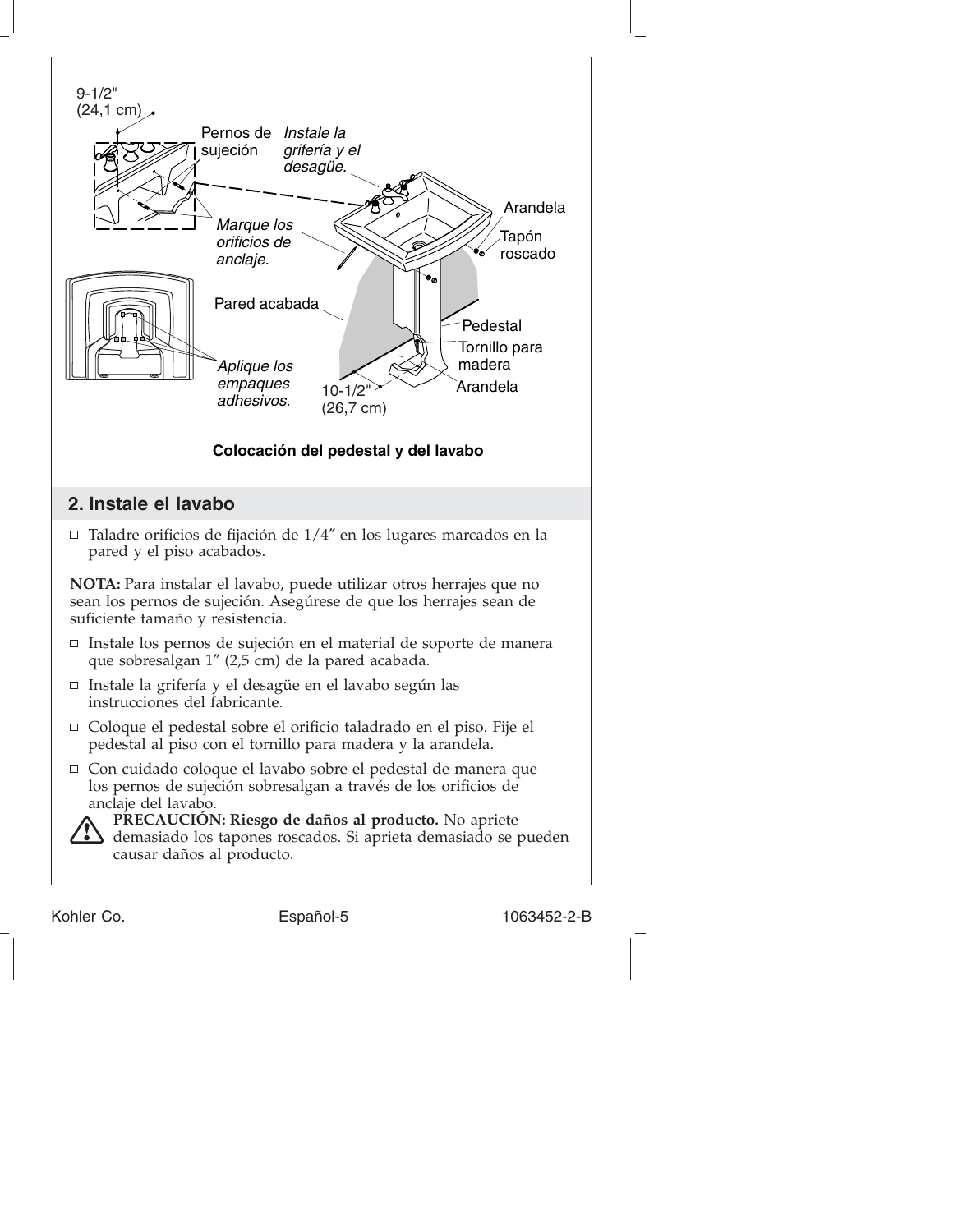#### **Instale el lavabo (cont.)**

- Instale los tapones roscados y las arandelas en los pernos de sujeción. Nivele el lavabo, luego apriete con cuidado los tapones roscados hasta que queden ajustados.
- Conecte y apriete la trampa al desagüe.
- $\Box$  Termine de realizar las conexiones del suministro de agua a la grifería según las instrucciones incluidas con la grifería.

1063452-2-B Español-6 Kohler Co.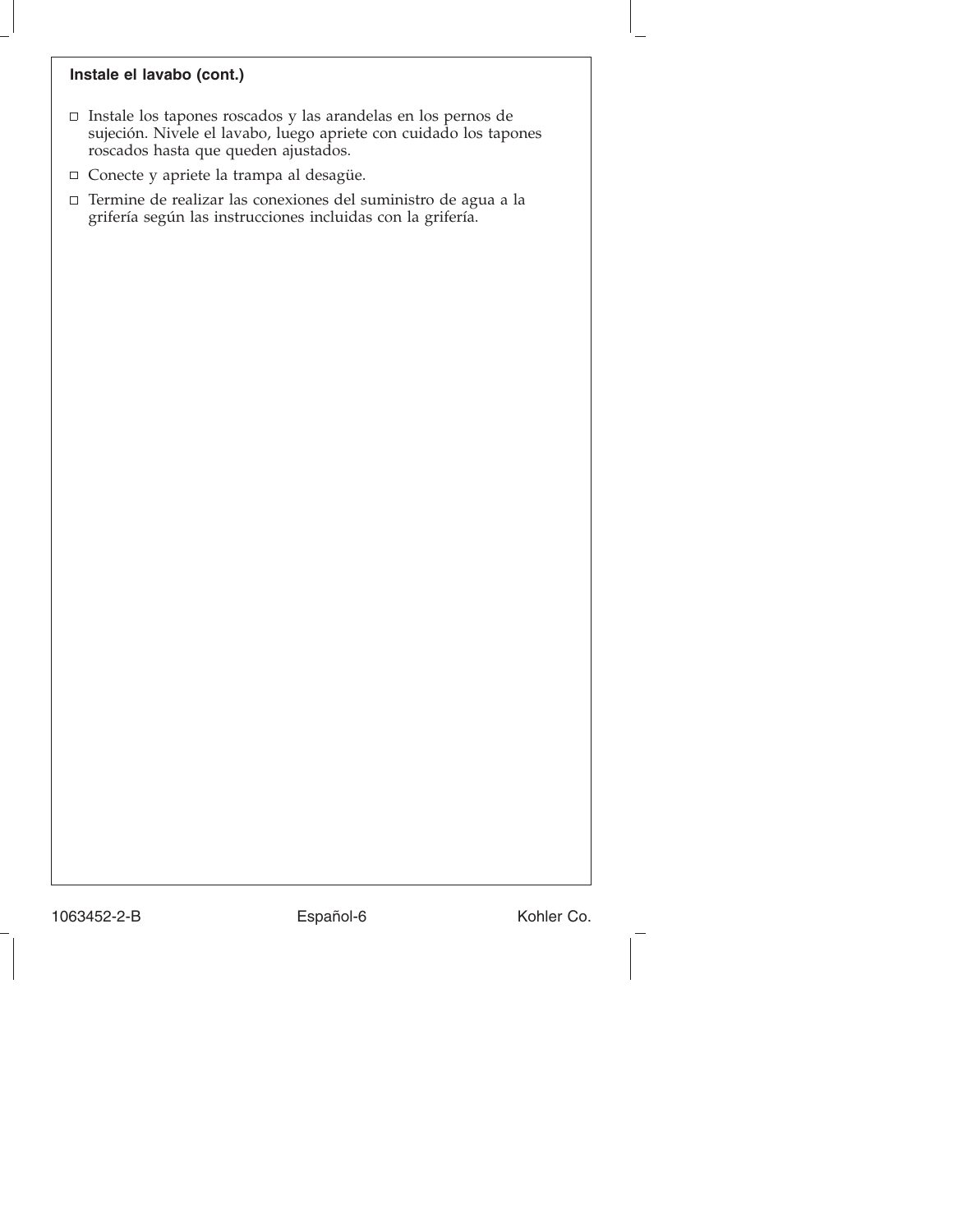1063452-2-**B**

 $\overline{a}$